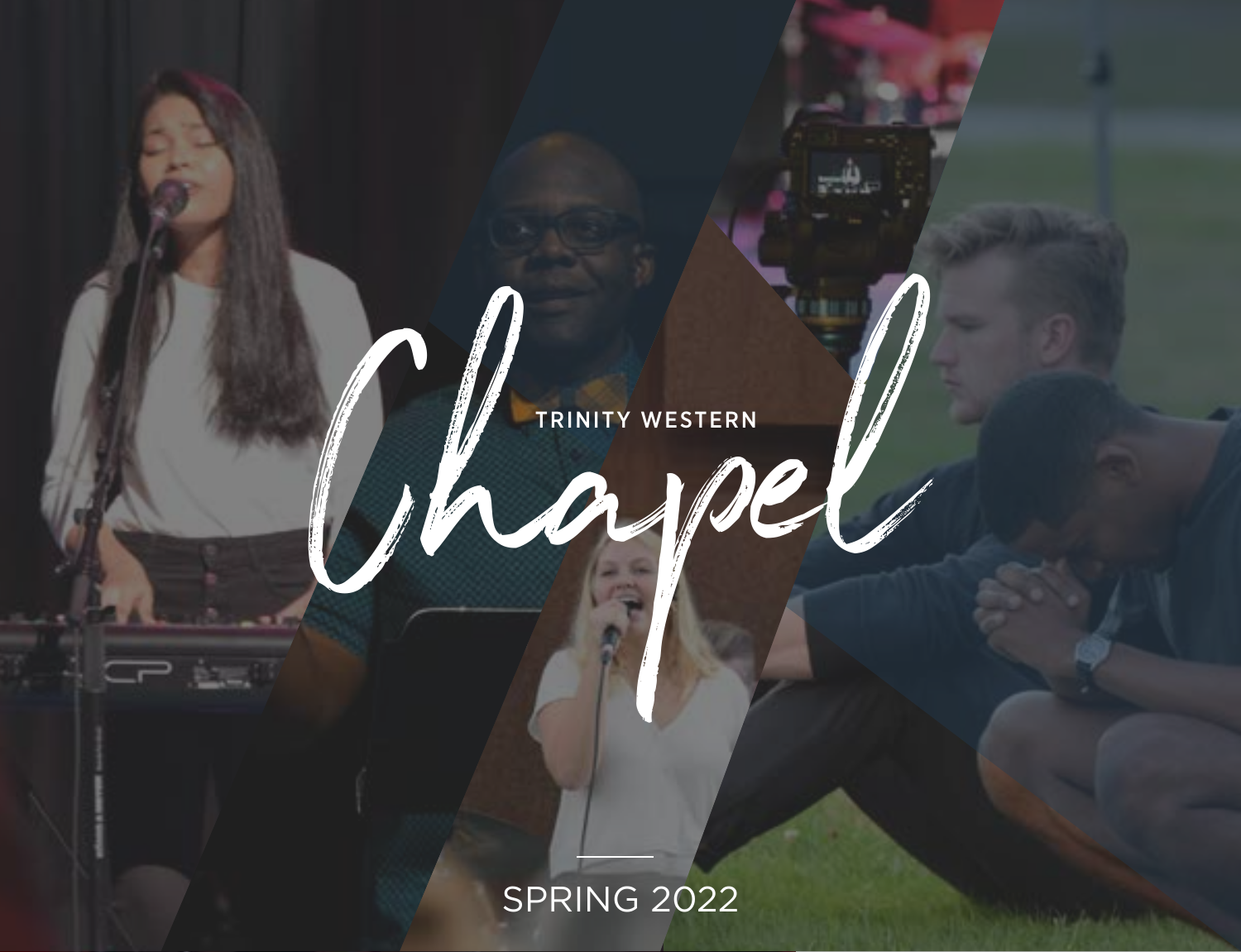**EQUIPPED** FOR EVERY GOOD WORK

2 TIMOTHY 3:17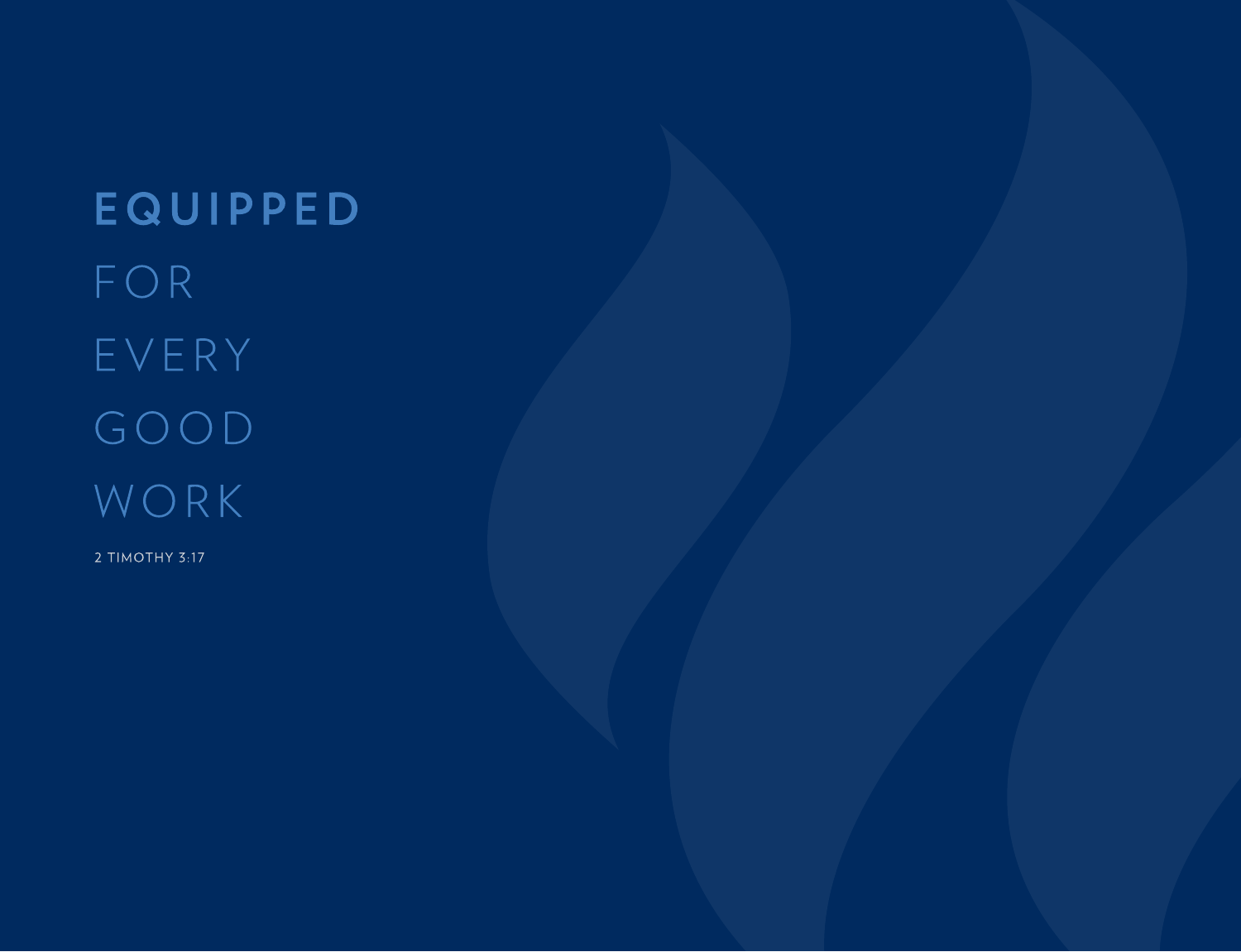Having hit the airwaves in 1961, Ray Charles, the musical prodigy and pioneer, popularized a song whose chorus is catchy and pithy in its declaration: "Hit the road, Jack / And don't you come back / No more, no more, no more, no more." Last year was no doubt taxing, a reoccurring punch to the solar plexus, predominately because of the pandemic that remains. Time has felt paused, truncated, and even stolen in a sense. Constantly adapting in response to COVID-19 vaccines, boosters, variants, and related safety measures has not been easy. Families and communities, financial systems, wedding plans, and much more seems to have reached an exhaustive tipping point. Millions of people have died. In November, a mentor who knew me since I was an undergraduate student, passed away at the age of 85. I haven't seen my little nephews, who are now not so little anymore, and other family members in close to six years. If we are to be good neighbors, global citizens, and disciples of Jesus, we must accept a new normal while being honest about the anguish that accompanies the adjustment. With the New Year officially underway, perhaps you are happy that 2021 has hit the road. I know I am.

Life is short, and a precious gift, so in this fresh voyage into another 365 days, may 'adults who behave like toddlers with long legs,' those attracted to insurrection, absurdity, and insolence, no longer occupy the center stage. We are on borrowed, blood-bought time and there is vital, godly work to do that requires additional personnel. (Matthew 9:35-38) In *Means of Grace: A Year of Weekly Devotions*, Fleming Rutledge writes that, "The line between good and evil runs through each person," and she is right. Within each of us is the capacity to maim or heal, to be a caregiver, lifelong learner, and compassionate ambassador for God or to be something less. As I hope you do as well, I look forward to sacrificing comfort and convenience to advance the kingdom of God, promoting peace and prosperity during hardship. (Jeremiah 29:7)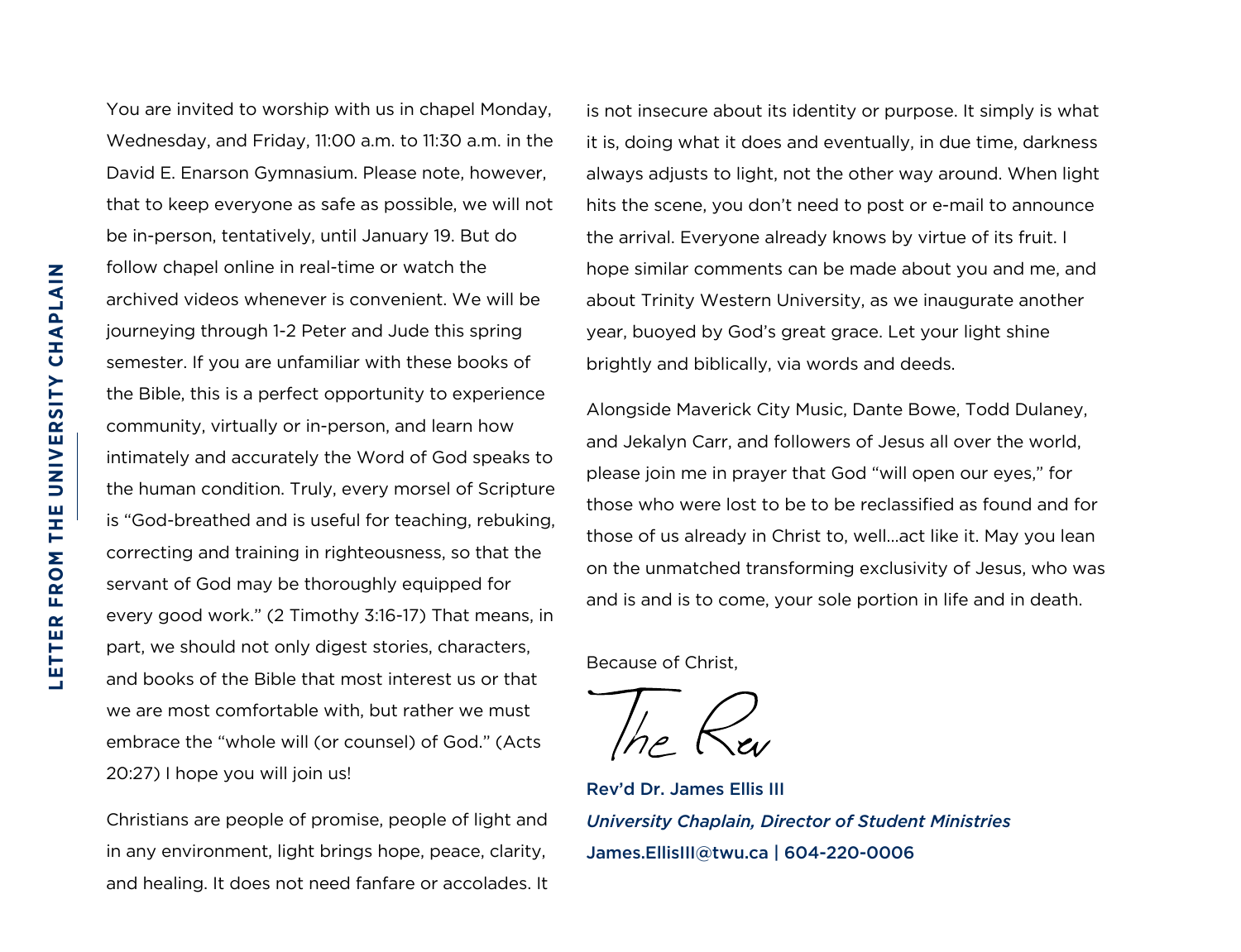**@TWUCHAPEL** 

## livechapel.twu.ca

|         |                                                                                               |                                                                         | FRI   JAN 7<br>Rev'd Dr. James Ellis III<br><b>University Chaplain</b><br>1 Peter 1:1-12 |
|---------|-----------------------------------------------------------------------------------------------|-------------------------------------------------------------------------|------------------------------------------------------------------------------------------|
|         | MON   JAN 10<br>Rev'd Dr. James Ellis III<br>University Chaplain                              | WED   JAN 12<br><b>Dr. Mark Husbands</b><br><b>TWU President</b>        | <b>FRI   JAN 14</b><br>Rev'd Dr. James Ellis III<br><b>University Chaplain</b>           |
|         | 1 Peter 1:13-25                                                                               | 1 Peter 2:1-10                                                          | 1 Peter 2:11-25                                                                          |
|         | MON   JAN 17<br><b>Dr. Todd Martin</b><br>Dean, Humanities/<br><b>Social Sciences</b>         | WED   JAN 19<br>Rev'd Dr. James Ellis III<br><b>University Chaplain</b> | <b>FRI   JAN 21</b><br>Rev'd Dr. James Ellis III<br><b>University Chaplain</b>           |
|         | <b>Faculty Testimony</b>                                                                      | 1 Peter 3:1-6                                                           | 1 Peter 3:7                                                                              |
|         |                                                                                               |                                                                         |                                                                                          |
|         | MON   JAN 24<br><b>Jake McGrew</b><br><b>Hope City Church</b><br>Abbotsford, British Columbia | WED   JAN 26<br><b>Praise Chapel</b><br>Praise and Worship              | <b>FRI   JAN 28</b><br>Kingdom & Will<br>Montgomery, Alabama                             |
| JANUARY | 1 Peter 3:8-22                                                                                |                                                                         | <b>Testimony</b>                                                                         |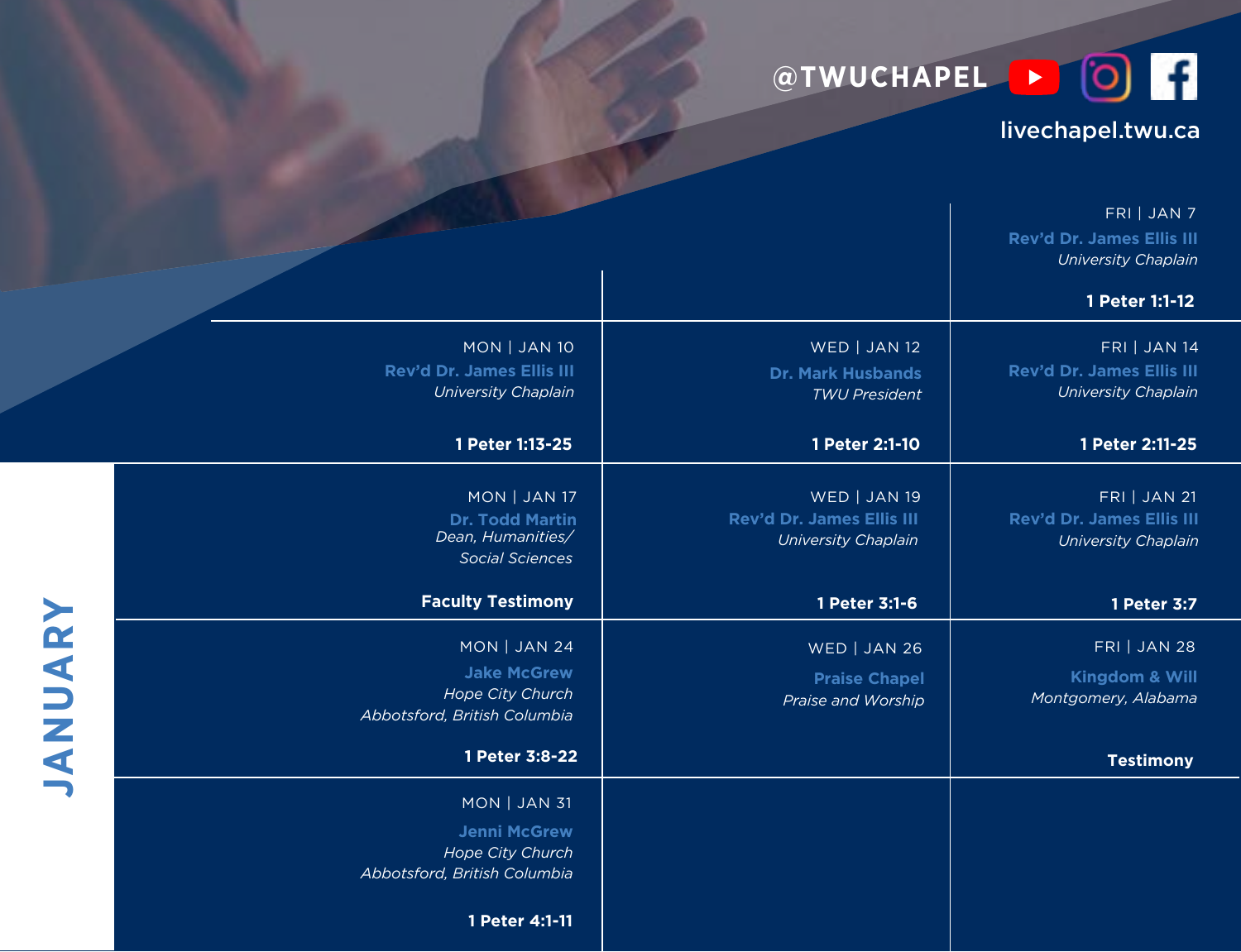**@TWUCHAPEL D Q** 

## livechapel.twu.ca

|         |                                                                                                                      | WED   FEB 2<br><b>Prince Thomas</b><br><b>Pacific Community Church</b><br>Surrey, British Columbia<br>1 Peter 4:12-19 | FRI   FEB 4<br><b>Prince Thomas</b><br><b>Pacific Community Church</b><br>Surrey, British Columbia<br>1 Peter 5               |
|---------|----------------------------------------------------------------------------------------------------------------------|-----------------------------------------------------------------------------------------------------------------------|-------------------------------------------------------------------------------------------------------------------------------|
|         | MON   FEB 7<br><b>Kamal Ghamal</b><br><b>Richmond Baptist Church</b><br>Richmond, British Columbia<br>2 Peter 1:1-11 | WED   FEB 9<br><b>Praise Chapel</b><br>Praise and Worship                                                             | <b>FRI   FEB 11</b><br><b>Kamal Ghamal</b><br><b>Richmond Baptist Church</b><br>Richmond, British Columbia<br>2 Peter 1:12-21 |
|         | MON   FEB 14<br>Jana de Jong<br><b>Trinity Witness</b><br><b>Student Testimony</b>                                   | WED   FEB 16<br><b>Praise Chapel</b><br>Praise and Worship                                                            | <b>FRI   FEB 18</b><br><b>Tegan McArthur</b><br><b>Trinity Witness</b><br><b>Student Testimony</b>                            |
| EBRUARY |                                                                                                                      | FEB 21-25<br><b>Reading Break</b><br>No Chapel Services                                                               |                                                                                                                               |
| щ       | MON   FEB 28<br>Rev'd Dr. James Ellis III<br><b>University Chaplain</b>                                              |                                                                                                                       |                                                                                                                               |

**2 Peter 2:1-3**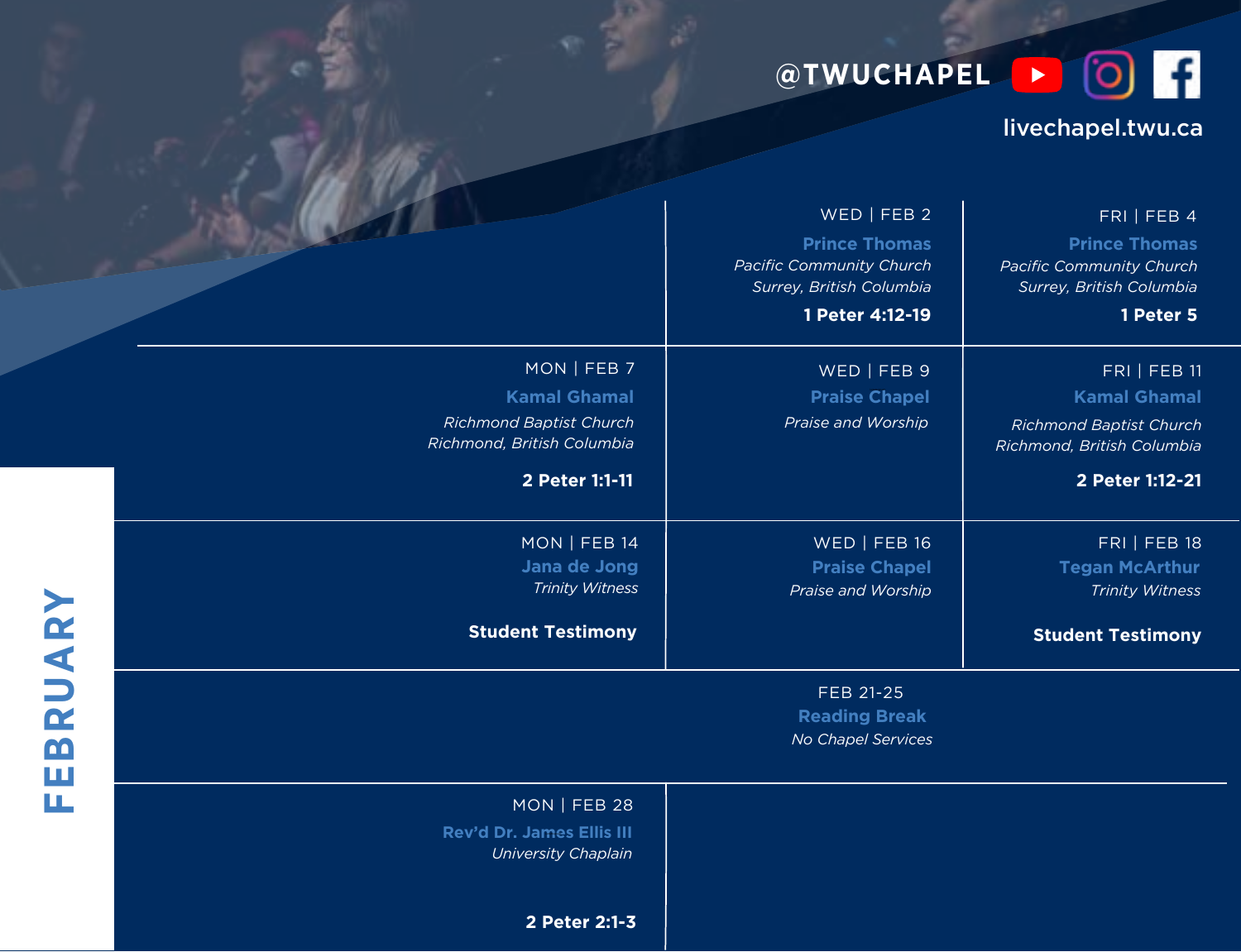

## livechapel.twu.ca

|       |                                                                                        | WED   MAR 2<br>Rev'd Dr. James Ellis III<br><b>University Chaplain</b> | FRI   MAR 4<br><b>Praise Chapel</b><br>Praise and Worship               |
|-------|----------------------------------------------------------------------------------------|------------------------------------------------------------------------|-------------------------------------------------------------------------|
|       |                                                                                        | 2 Peter 2:4-12                                                         |                                                                         |
|       | MON   MAR 7<br><b>Breathe Chapel</b><br>Contemplative Worship                          | WED   MAR 9<br>Rev'd Dr. James Ellis III<br><b>University Chaplain</b> | FRI   MAR 11<br>Rev'd Dr. James Ellis III<br><b>University Chaplain</b> |
|       |                                                                                        | 2 Peter 2:13-22                                                        | 2 Peter 3:1-7                                                           |
|       | MON   MAR 14<br><b>Athletic Chapel</b>                                                 | WED   MAR 16<br><b>Steven Abraham</b>                                  | <b>FRI   MAR 18</b><br>Sacha Mugisha                                    |
|       |                                                                                        | The King's Church<br>Langley, British Columbia<br>2 Peter 3:8-13       | <b>Trinity Witness</b><br><b>Student Testimony</b>                      |
|       |                                                                                        |                                                                        |                                                                         |
|       | MON   MAR 21                                                                           | WED   MAR 23                                                           | <b>FRI   MAR 25</b>                                                     |
| MARCH | Steven Abraham<br>The King's Church<br>Langley, British Columbia                       | <b>Kiki Liao</b><br><b>Trinity Witness</b>                             | Rev'd Dr. James Ellis III<br><b>University Chaplain</b>                 |
|       | 2 Peter 3:14-18                                                                        | <b>Student Testimony</b>                                               | Jude 1:1-4                                                              |
|       | MON   MAR 28<br>Rev'd Dr. James Ellis III<br><b>University Chaplain</b><br>Jude 1:8-16 | WED   MAR 30<br><b>Praise Chapel</b><br>Praise and Worship             |                                                                         |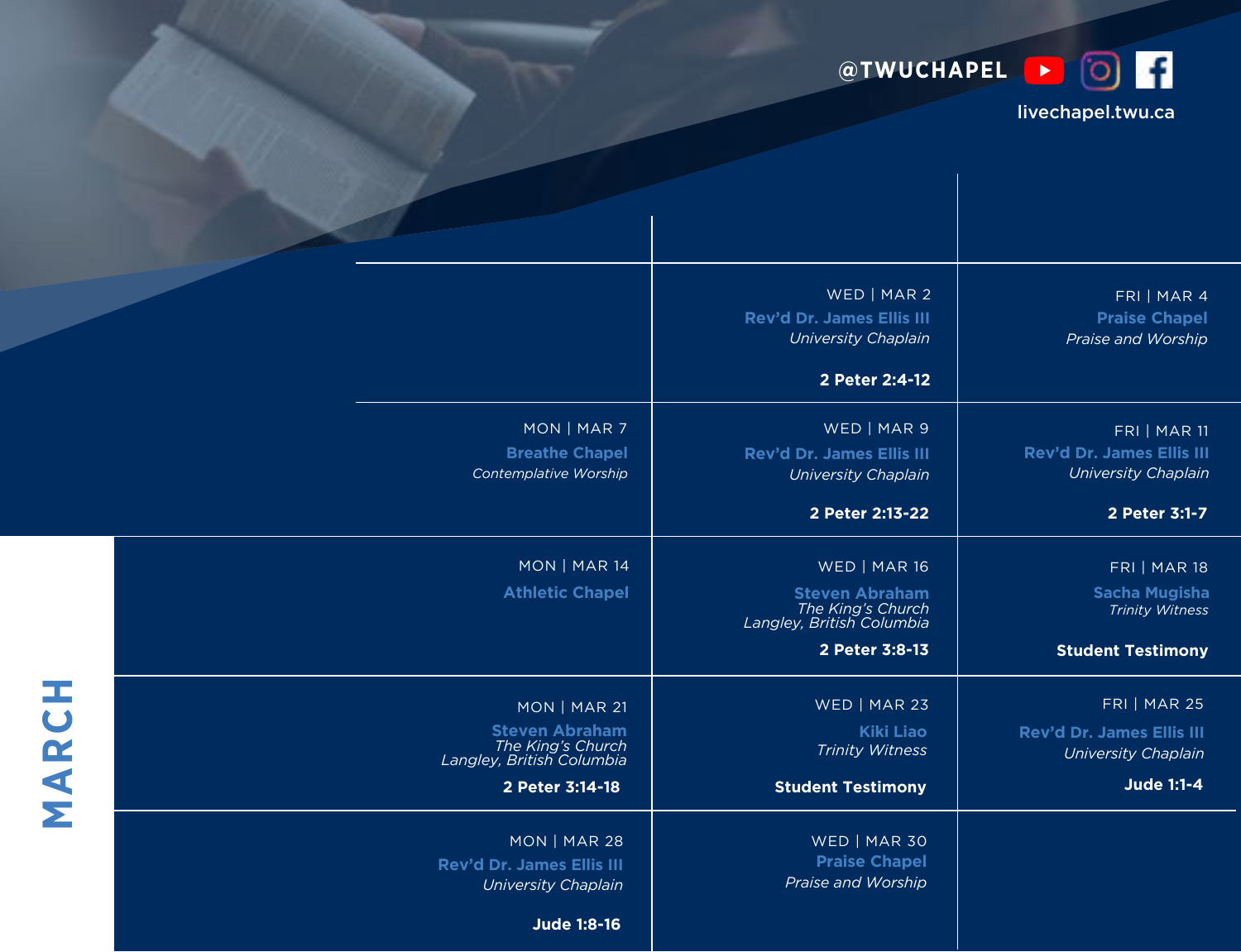

## livechapel.twu.ca

|              |                                                                  |                                                                         | FRI   APR 1<br><b>Ellen Yuniwo</b><br><b>Trinity Witness</b>                          |
|--------------|------------------------------------------------------------------|-------------------------------------------------------------------------|---------------------------------------------------------------------------------------|
|              |                                                                  |                                                                         | <b>Student Testimony</b>                                                              |
|              | MON   APR 4<br><b>Breathe Chapel</b><br>Contemplative Worship    | WED   APR 6<br><b>Praise Chapel</b><br>Praise and Worship               | FRI   APR 8<br><b>Aliya Coy</b><br><b>Trinity Witness</b><br><b>Student Testimony</b> |
|              |                                                                  |                                                                         |                                                                                       |
| <b>APRIL</b> | MON   APR 11<br>Rev'd Dr. James Ellis III<br>University Chaplain | WED   APR 13<br>Rev'd Dr. James Ellis III<br><b>University Chaplain</b> |                                                                                       |
|              | Jude 1:17-23                                                     | Jude 1:24-25                                                            |                                                                                       |
|              |                                                                  |                                                                         |                                                                                       |
|              |                                                                  |                                                                         |                                                                                       |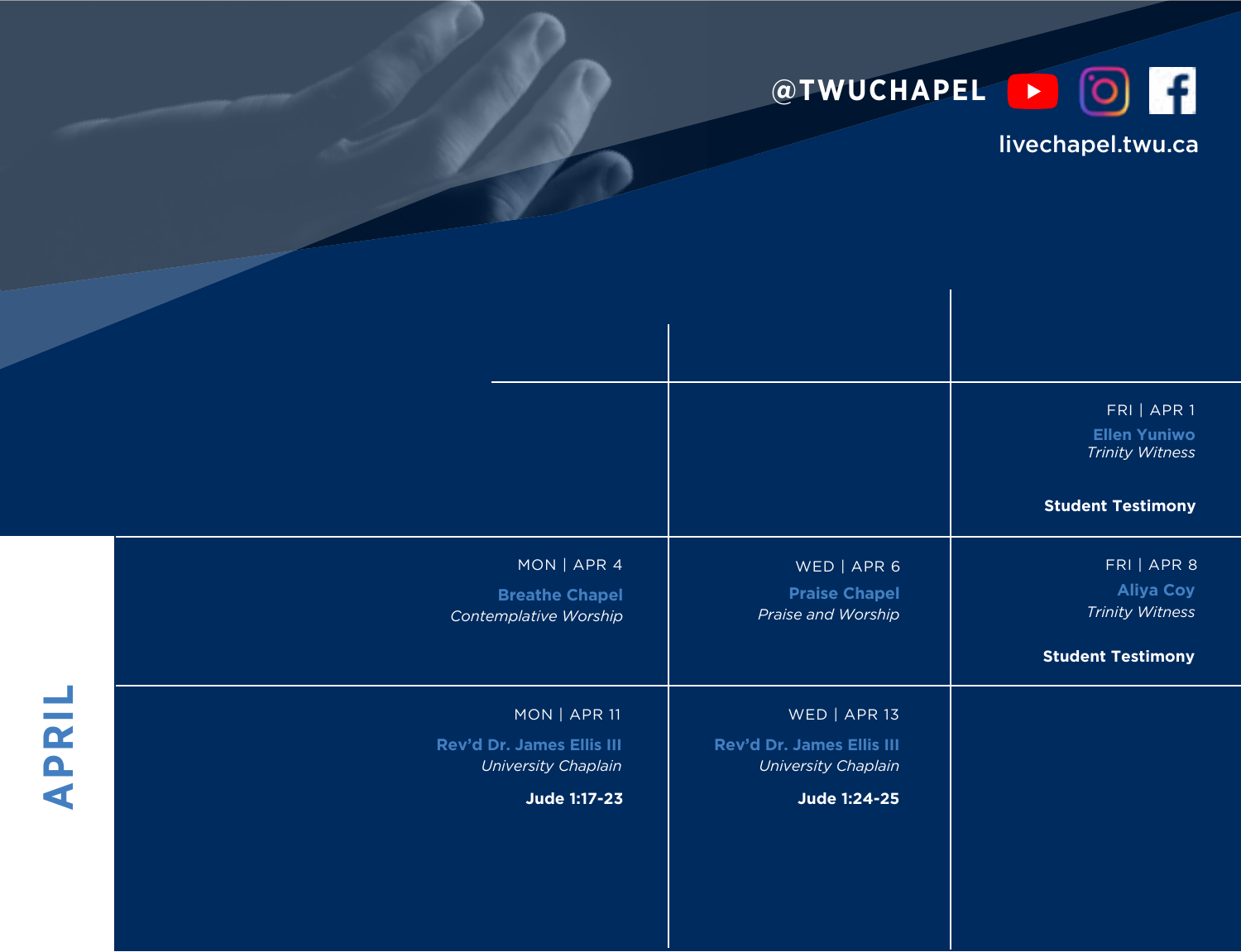*But, dear friends, remember what the apostles of our Lord Jesus Christ foretold. They said to you, "In the last times there will be scoffers who will follow their own ungodly desires." These are the people who divide you, who follow mere natural instincts and do not have the Spirit.*

Jude 1:17-19